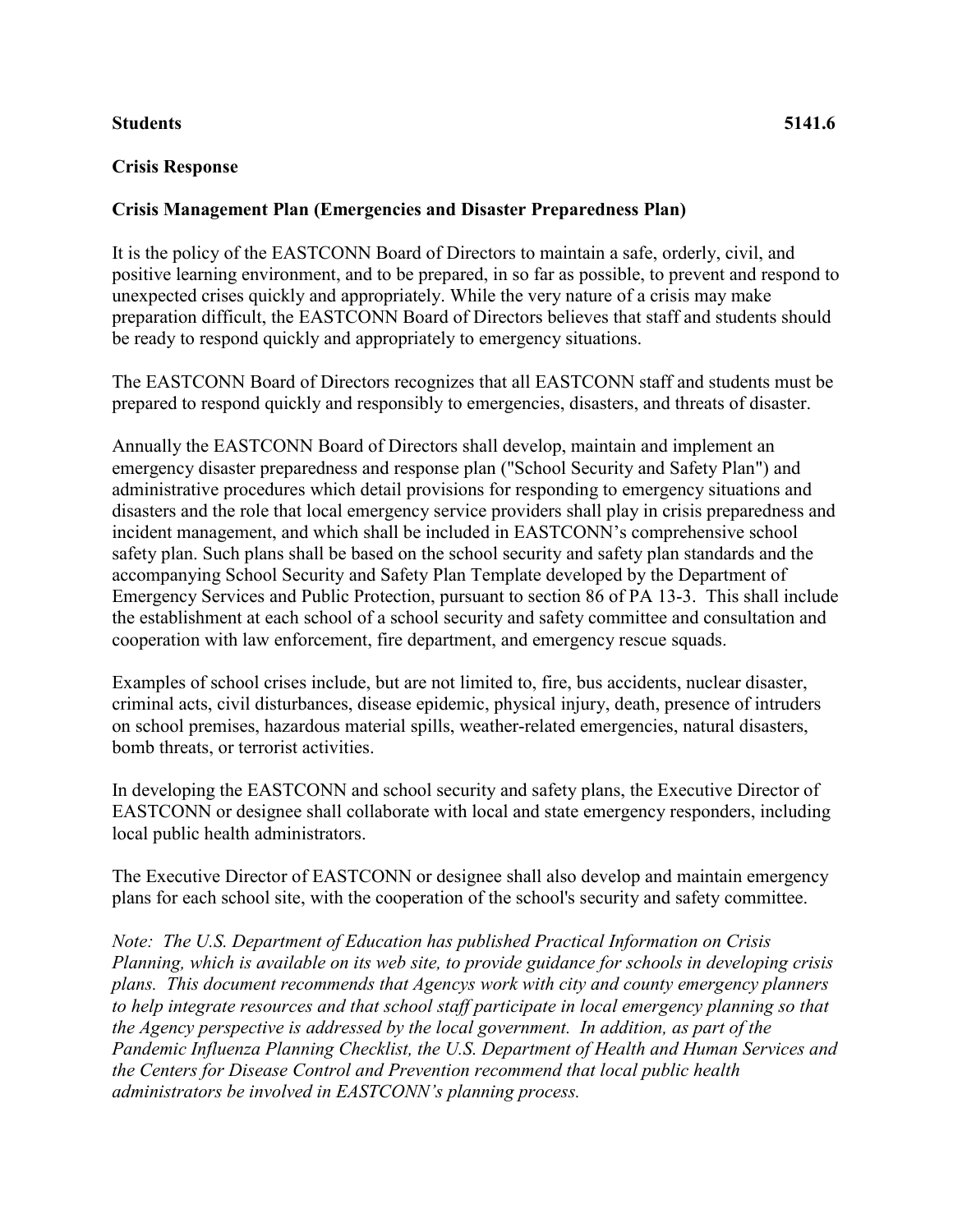The EASTCONN Board of Directors shall annually, by November 1 of each year, submit the school security and safety plan for each school to the Department of Emergency Services and Public Protection, via submission to EASTCONN's DEMHS Regional Coordinator in the manner prescribed by said agency.

The Executive Director of EASTCONN or designee shall use the school security and safety plan standards and plan templates developed by the Department of Emergency Services, stateapproved Standardized Emergency Management System guidelines, be compliant with the National Incident Management System (NIMS), and incorporate the National Incident Command System when updating Agency and site-level emergency and disaster preparedness plans.

The crisis management plan (School Security and Safety Plan) shall be developed within the context of the four recognized phases of crisis management:

 Mitigation/Prevention addresses what schools and EASTCONN can do to reduce or eliminate the risk to life and property.

- 
- 
- $\bullet$
- $\bullet$

Security and safety plans shall also provide guidance on the recovery from an emergency incident, in addition to including provisions regarding preparedness and response.

Crisis management must be viewed as a continuous process in which all phases of the plan are being reviewed and revised. The plan must be continuously updated based upon experience, research and changing vulnerabilities. Therefore, the EASTCONN Board of Directors will conduct a security and vulnerability assessment, every two years, for each EASTCONN school and develop and/or revise a school security and safety plan for each school based on the aforementioned standards for such plans.

Schools shall collaborate closely with law enforcement, fire and emergency services personnel and community partners, including public health and mental health professionals who can assist with the development of a plan that addresses a wide range of crises.

The EASTCONN crisis response team is responsible for:

- $\bullet$
- 
- 
-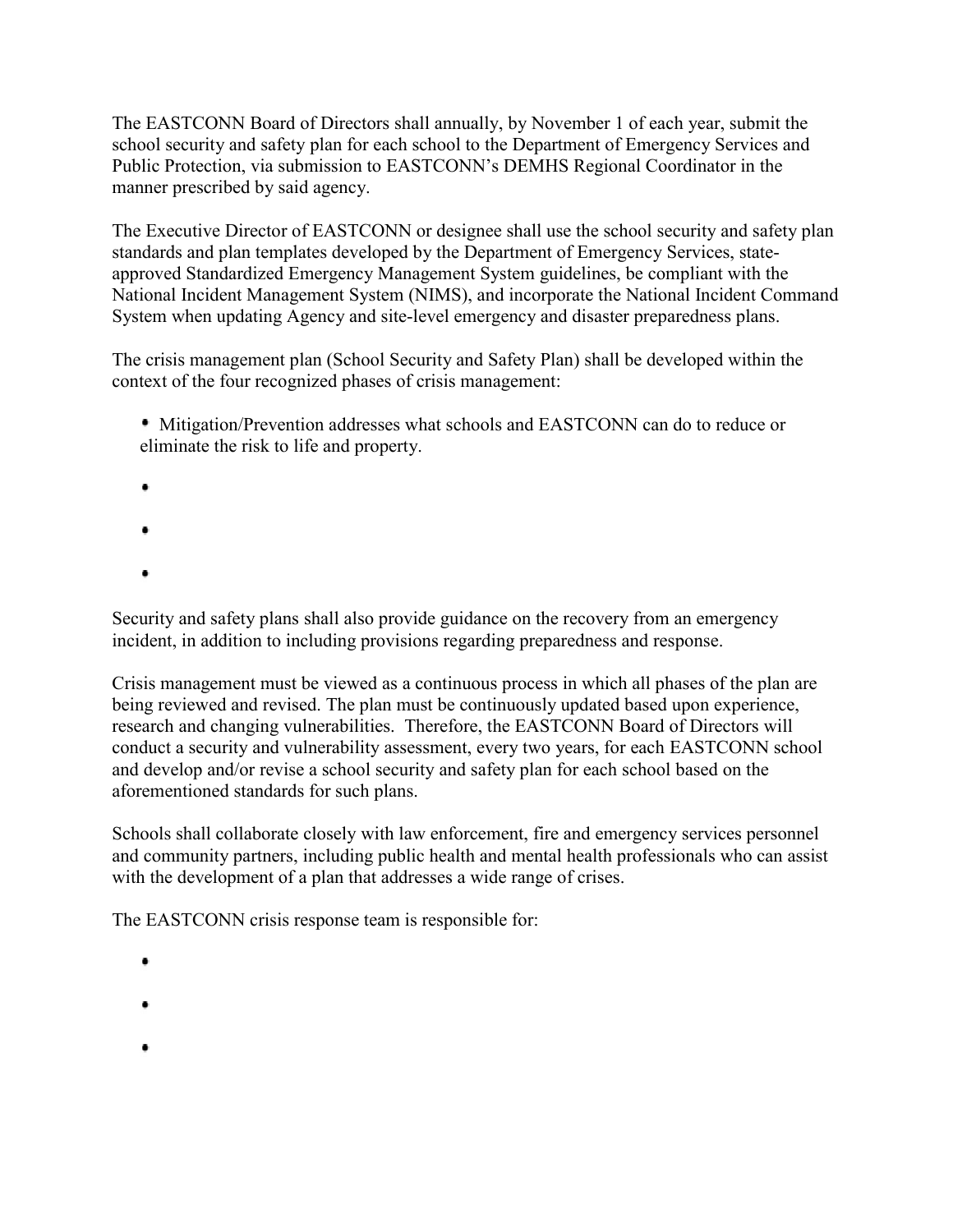- At a minimum, school and EASTCONN emergency management plans shall outline procedures for faculty, staff and students for the following three primary responses:
	- $\bullet$

 $\bullet$ 

- -
- ٠

The EASTCONN Board of Directors shall grant the use of school buildings, grounds, and equipment to public agencies, including the American Red Cross, for mass care and welfare shelters during disasters or other emergencies affecting the public health and welfare. The EASTCONN Board of Directors shall cooperate with such agencies in furnishing and maintaining whatever services they deem necessary to meet the community's needs.

*Note: The Readiness and Emergency Management for Schools (REMS) Technical Assistance (TA) Center is a hub of information and services available to assist in emergency management planning and preparedness. The website is [http://rems.ed.gov.](http://rems.ed.gov/)*

- (cf. [3516](http://z2policy.cabe.org/cabe/DocViewer.jsp?docid=120&z2collection=core#JD_3516)  Safe and Secure School Facilities, Equipment and Grounds)
- (cf. 4148.1/4248.1 School Security and Safety Committee)
- (cf. [5131.7](http://z2policy.cabe.org/cabe/DocViewer.jsp?docid=275&z2collection=core#JD_5131.7)  Weapons and Dangerous Instruments)
- (cf. [5141.22](http://z2policy.cabe.org/cabe/DocViewer.jsp?docid=297&z2collection=core#JD_5141.22)  Communicable/Infectious Diseases)
- (cf. [5142](http://z2policy.cabe.org/cabe/DocViewer.jsp?docid=307&z2collection=core#JD_5142)  Student Safety)
- (cf. [6114](http://z2policy.cabe.org/cabe/DocViewer.jsp?docid=351&z2collection=core#JD_6114)  Emergencies and Disaster Preparedness)
- (cf. 6114.6 Emergency Closings)
- (cf. [6114.8](http://z2policy.cabe.org/cabe/DocViewer.jsp?docid=355&z2collection=core#JD_6114.8)  Pandemic/Epidemic Emergencies)
- Legal Reference: Connecticut General Statutes